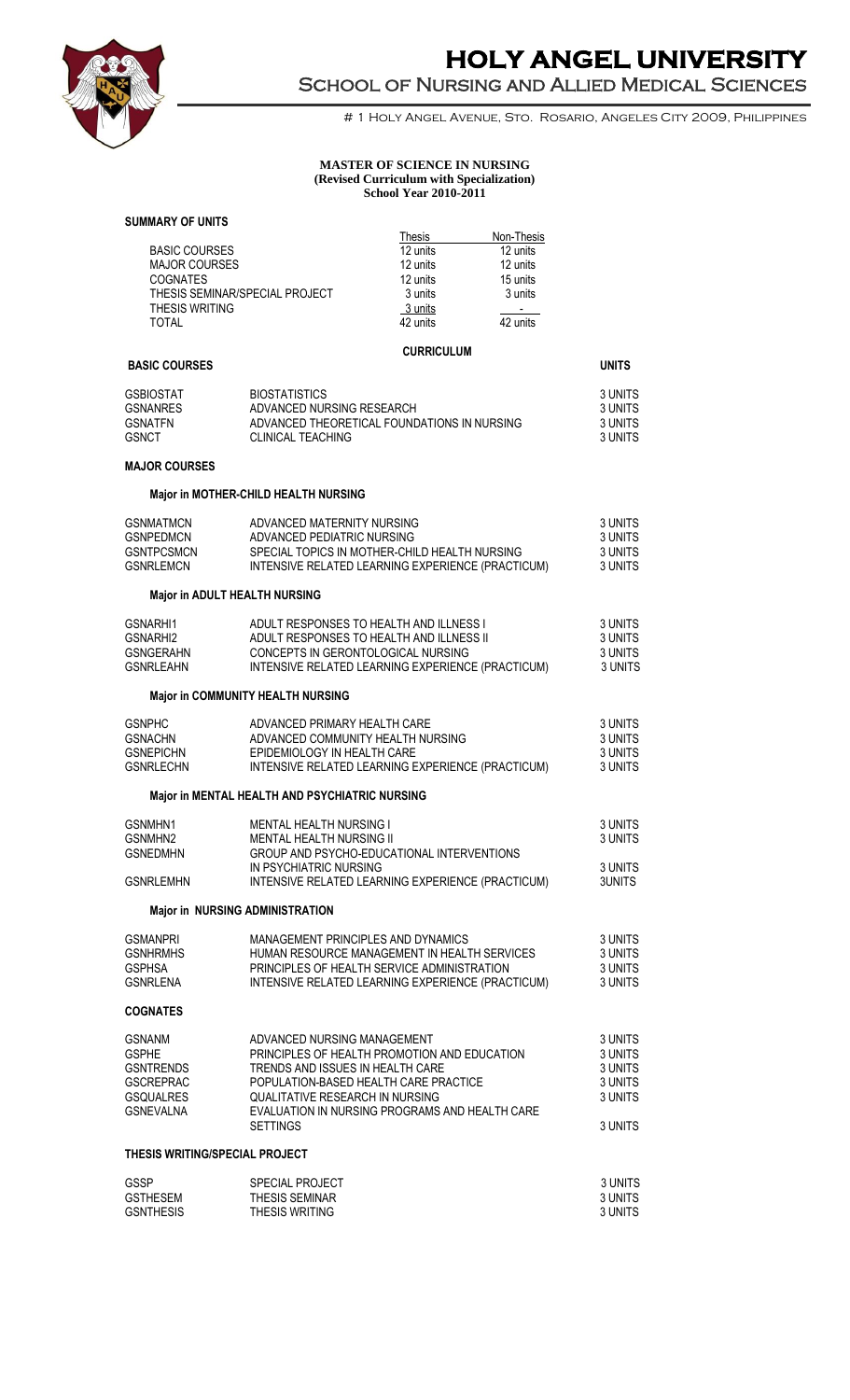#### **COURSE DESCRIPTIONS**

### **BASIC COURSES**

| <b>GSBIOSTAT</b><br><b>BIOSTATISTICS</b> | 3 UNITS |
|------------------------------------------|---------|
|------------------------------------------|---------|

This course emphasizes the theoretical and practical aspects of biostatistics as a tool for decision making. It presents fundamental concepts in descriptive biostatistics, exploratory data analysis, and statistical inference. Among the topics included are estimation of population parameters, hypothesis testing, parametric and non-parametric statistical tests, and multivariate analysis.

#### GSNANRES ADVANCED NURSING RESEARCH 3 UNITS

This course involves the systematic examination and application of the research process. The concept of evidenced-based practice and its application to nursing is critically examined.

| <b>GSNATFN</b> | ADVANCED THEORETICAL FOUNDATIONS |         |
|----------------|----------------------------------|---------|
|                | <b>IN NURSING</b>                | 3 UNITS |

This course discusses in great detail the theories developed by well-known nursing theorists, modelists and scholars that underpin the nursing practice, education, and research. It further deals with health as a multifactorial phenomenon and the necessary core competencies nurses need to develop as future managers.

| <b>GSNCT</b> | <b>CLINICAL TEACHING</b> | 3 UNITS |
|--------------|--------------------------|---------|
|              |                          |         |

This course deals with a variety of teaching methods used by nurse educators in academia, staff development and/or community education. It also includes learning theories, principles of adult learning and learning objectives which are needed to enable students to develop, implement, and evaluate a lesson plan appropriate for adult learners.

#### **MAJOR COURSES**

## GSNMATMCN ADVANCED MATERNITY NURSING 3 UNITS

This course deals with health promotion and restoration for the childbearing family during the prenatal, perinatal, and postnatal periods, along with professional values of client-centered care, life-long learning and quality improvement through evidence-based practice.

| <b>GSNPEDMCN</b> | ADVANCED PEDIATRIC NURSING | 3 UNITS |
|------------------|----------------------------|---------|
|------------------|----------------------------|---------|

This course deals with the core concepts of nursing essential to the role of the professional nurse caring for children and their families. The course content includes strategies for improving the child's health status based on diverse needs dictated by the environment and the professional values of client-centered care, life-long learning, and quality improvement through evidence-based practice.

| <b>GSNTPCSMCN</b> | SPECIAL TOPICS IN MOTHER-CHILD |         |
|-------------------|--------------------------------|---------|
|                   | <b>HEALTH NURSING</b>          | 3 UNITS |

This course deals with special topics such as but not limited to health promotion, cultural diversity, and advocacy. The course intends to enrich the scientific base of maternal-newborn, women's health, and nursing care of children.

| <b>GSNRLEMCN</b> | INTENSIVE RELATED LEARNING EXPERIENCE |         |
|------------------|---------------------------------------|---------|
|                  | IN MOTHER-CHILD NURSING               | 3 UNITS |

This course is a clinical internship with focus on the management of common health and illness conditions in primary care of mothers, newborns, and children. The emphasis is on integration of health promotion, health maintenance, preventive measures, and health restoration in assessing, managing, and teaching women and children and their families.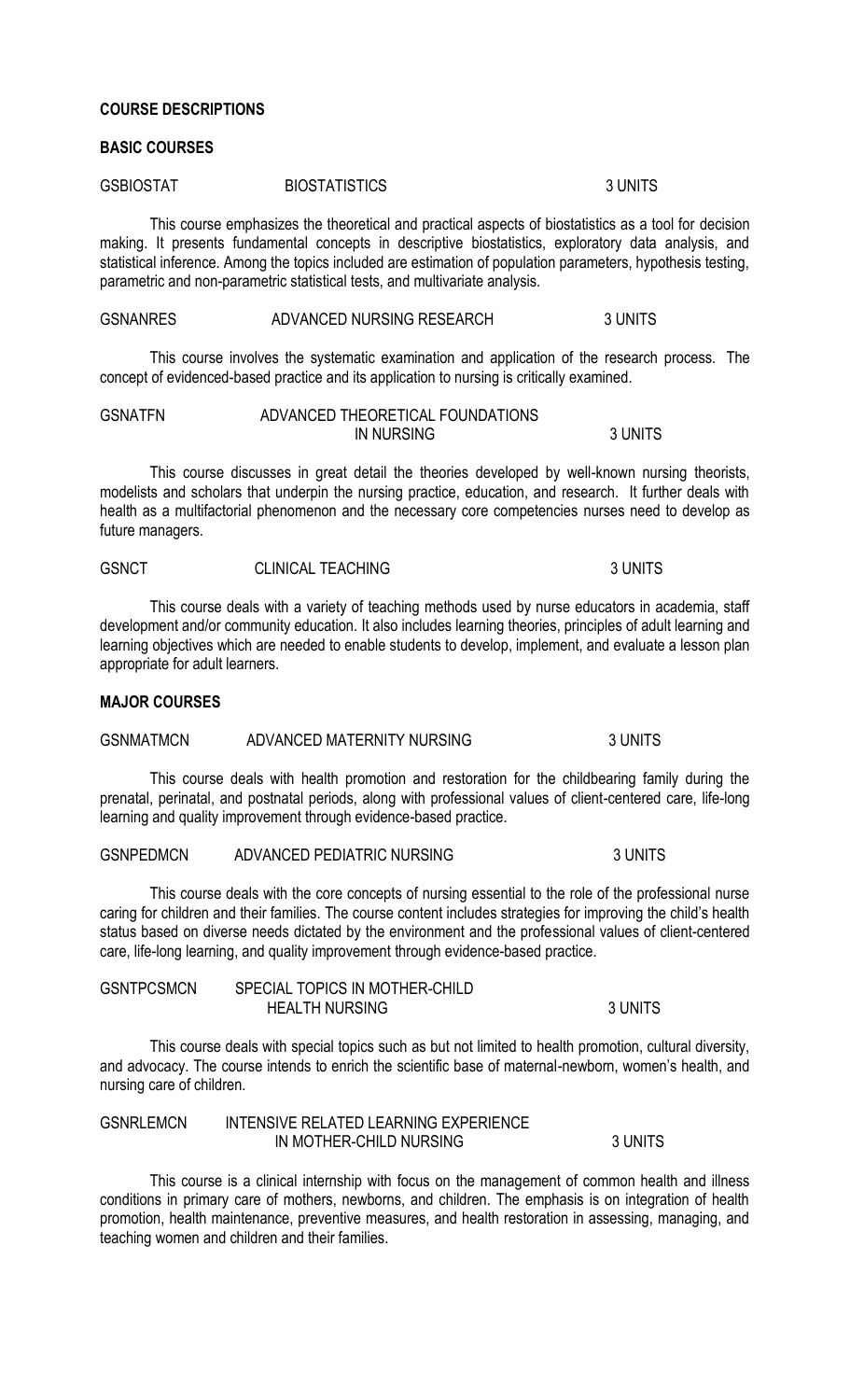GSNARHI1 ADULT RESPONSES TO HEALTH AND ILLNESS I 3 UNITS

This course deals with advanced nursing practice in health promotion and management of health responses to health alterations across the adult life span. Its focus is on epidemiology, symptomatology, interventions, and case management and emphasis on selected alterations in cardiovascular, immune, respiratory, and genitourinary systems of individuals within the context of the family.

GSNARHI2 ADULT RESPONSES TO HEALTH AND ILLNESS II 3 UNITS

This course deals with advanced nursing practice in health promotion and management of human responses to health alterations across the adult life span. Its focus is on epidemiology, symptomatology, interventions, and case management and emphasis on selected alterations in endocrine, neurological, musculoskeletal, gastrointestinal, and integumentary systems of individuals within the context of the family.

GSNGERAHN CONCEPTS IN GERONTOLOGICAL NURSING 3 UNITS

This course deals with theories and concepts of aging, the physiologic and psychosocial changes and problems associated with the process, and the appropriate nursing interventions. Ethical and legal aspects of caring for the elderly are also addressed in this course.

#### GSNRLEAHN INTENSIVE RELATED LEARNING EXPERIENCE IN ADULT HEALTH NURSING **3 UNITS**

This course is a clinical internship with focus on the management of common health and illness conditions in primary care of young adults through older adulthood. The emphasis is on integration of health promotion, health maintenance, preventive measures, and health restoration in assessing, managing, and teaching diverse adult clients and families.

### GSNPHC ADVANCED PRIMARY HEALTH CARE 3 UNITS

This course deals with the nature and practice of primary health care which will enable the nurse practitioner to practice safe and culturally sensitive care to individuals, families, and communities

#### GSNACHN ADVANCED COMMUNITY HEALTH NURSING 3 UNITS

This course deals with exploration, analysis, and application of epidemiologic studies, community health care delivery systems, and the planning, implementing, and evaluating of nursing services within these systems.

### GSNEPICHN EPIDEMIOLOGY IN HEALTH CARE 3 UNITS

This course covers the basic concepts and methods of epidemiology, and demonstrates how these can be applied to improve population health and reduce health inequities. It includes topics such as measuring the health of the population, understanding the causes of poor health, developing interventions for improving health, translating evidence into practice, and evaluating the impact of policies and programs and precepts that will provide opportunities for practical application of skills in interpreting, displaying and communicating epidemiological data.

| <b>GSNRLECHN</b> | <b>INTENSIVE RELATED LEARNING</b> |         |
|------------------|-----------------------------------|---------|
|                  | <b>EXPERIENCE (PRACTICUM)</b>     | 3 UNITS |

This course is a clinical internship with focus on the management of common health and illness conditions found in the community setting. The emphasis is on integration of health promotion, health maintenance, preventive measures, and health restoration in assessing, managing, and teaching diverse individuals and families in the community.

GSNMHN1 MENTAL HEALTH NURSING I 3 UNITS

The course deals with assessment, intervention, and prevention strategies for the major mental illnesses utilizing the DSM IV for diagnostic categories. It also identifies psychobiological as well as behavioral theories used in dealing with individual and family.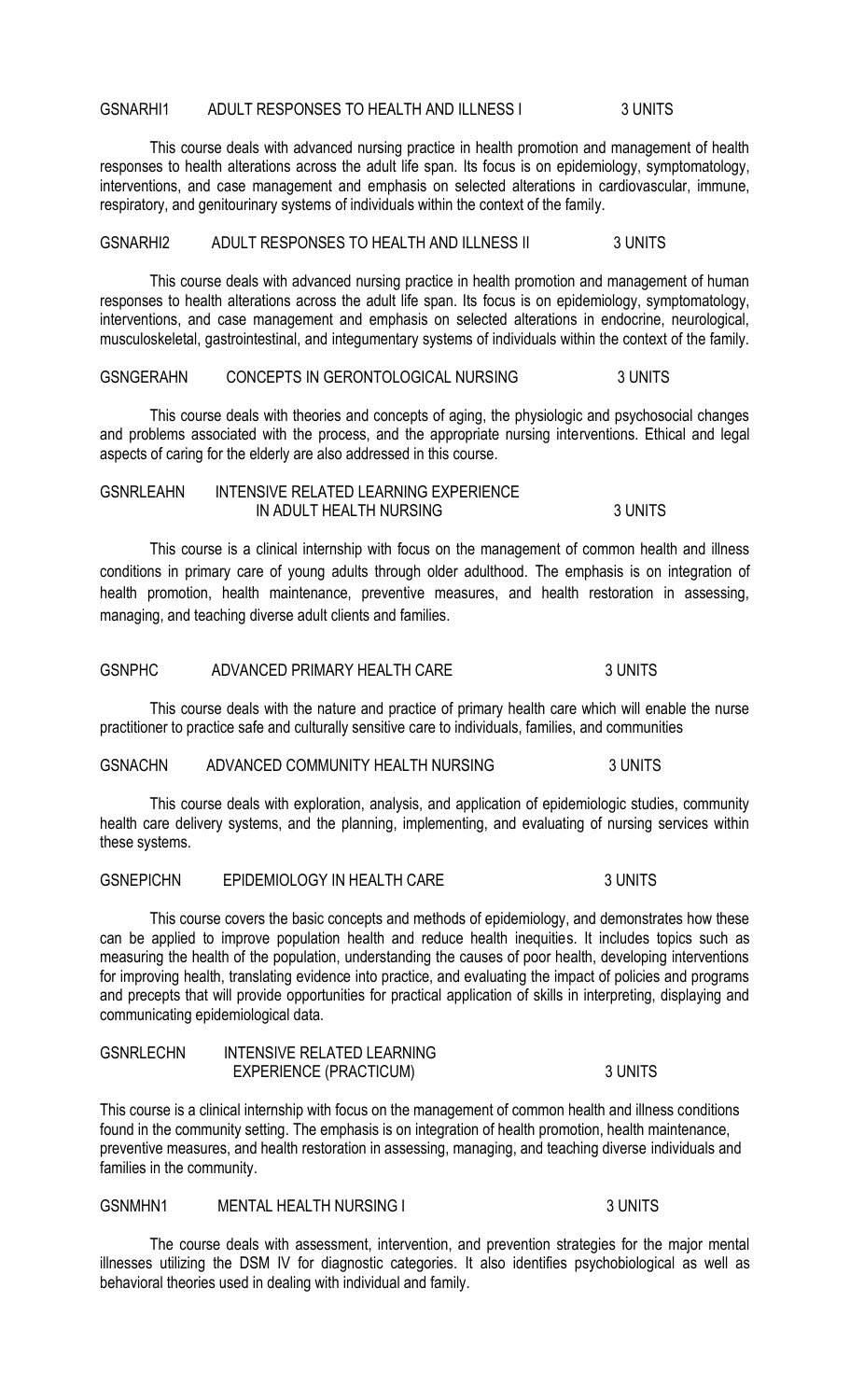#### GSNMHN2 MENTAL HEALTH NURSING II 3 UNITS

This course focuses on the mental health and illness issues central to the provision of care to communities and special populations. Community as client forms the core element of the assessments, analyses, and interventions essential to promote mental health and treat mental illness.

#### GSNEDMHN GROUP AND PSYCHO-EDUCATIONAL INTERVENTIONS IN PSYCHIATRIC NURSING 3 UNITS

This course examines and discusses theories and practice of various group modalities in current use. Emphasis is on understanding and promoting therapeutic processes in types of groups commonly facilitated by advanced practice nurses. It focuses on principles of supportive psychotherapies with adults experiencing a range of psychiatric problems. It also reviews models of crisis intervention, behavioral, cognitive, behavioral, and motivational interventions. It is designed to use clinical case materials as the basis for discussion of assessment, goal setting and intervention.

| <b>GSNRLEMHN</b> | INTENSIVE RELATED LEARNING    |         |
|------------------|-------------------------------|---------|
|                  | <b>EXPERIENCE (PRACTICUM)</b> | 3 UNITS |

This course is a clinical internship in psychiatric-mental health nursing with focus on the application of theories, concepts, research, and issues and trends in psychiatric-mental health nursing. Emphasis is on the role of the professional nurse in psychiatric-mental health nursing and on the use of the nursing process with children, adolescents, adults, and families experiencing psychiatric-mental health concerns.

GSNANM ADVANCED NURSING MANAGEMENT 3 UNITS

This course deals with synthesis and evaluation of organizational theories in leadership and management of health care organizations with emphasis on structure, process, problems, and outcomes. It includes strategic planning, evolving health care delivery system, resource management, and evaluation.

### GSNHRMHS HUMAN RESOURCE MANAGEMENT IN HEALTH SERVICES 3 UNITS

This course deals with the complexities and multiple issues involved in human resources management in health care organizations. It includes also examination of the strategic role of human resource management in response to changes in the health care industry. In addition, issues such as recruitment, retention, performance management, organizational development, and employee relations are examined. National and international professional regulatory requirements specific to health care are emphasized.

## GSPHSA PRINCIPLES OF HEALTH SERVICE ADMINISTRATION 3 UNITS

This course deals with the theoretical framework of planning and managing health system and health services. In the practice aspect of the course, the application of management principles related to the provision of health services in the private, public, and non-profit sectors will be emphasized.

| <b>GSNRLENA</b> | INTENSIVE RELATED LEARNING    |         |
|-----------------|-------------------------------|---------|
|                 | <b>EXPERIENCE (PRACTICUM)</b> | 3 UNITS |

This course is a clinical internship with focus on the application of theories, concepts, research, and issues and trends in nursing administration. Emphasis is on the role of the professional nurse as nurse leader, nurse manager, and nursing service administrator.

# GSMANPRI MANAGEMENT PRINCIPLES AND DYNAMICS 3 UNITS

This course aims to establish an appreciation of the various facets of the manager's work as they are discussed in the core courses. It also aims to develop elementary case analysis skills.